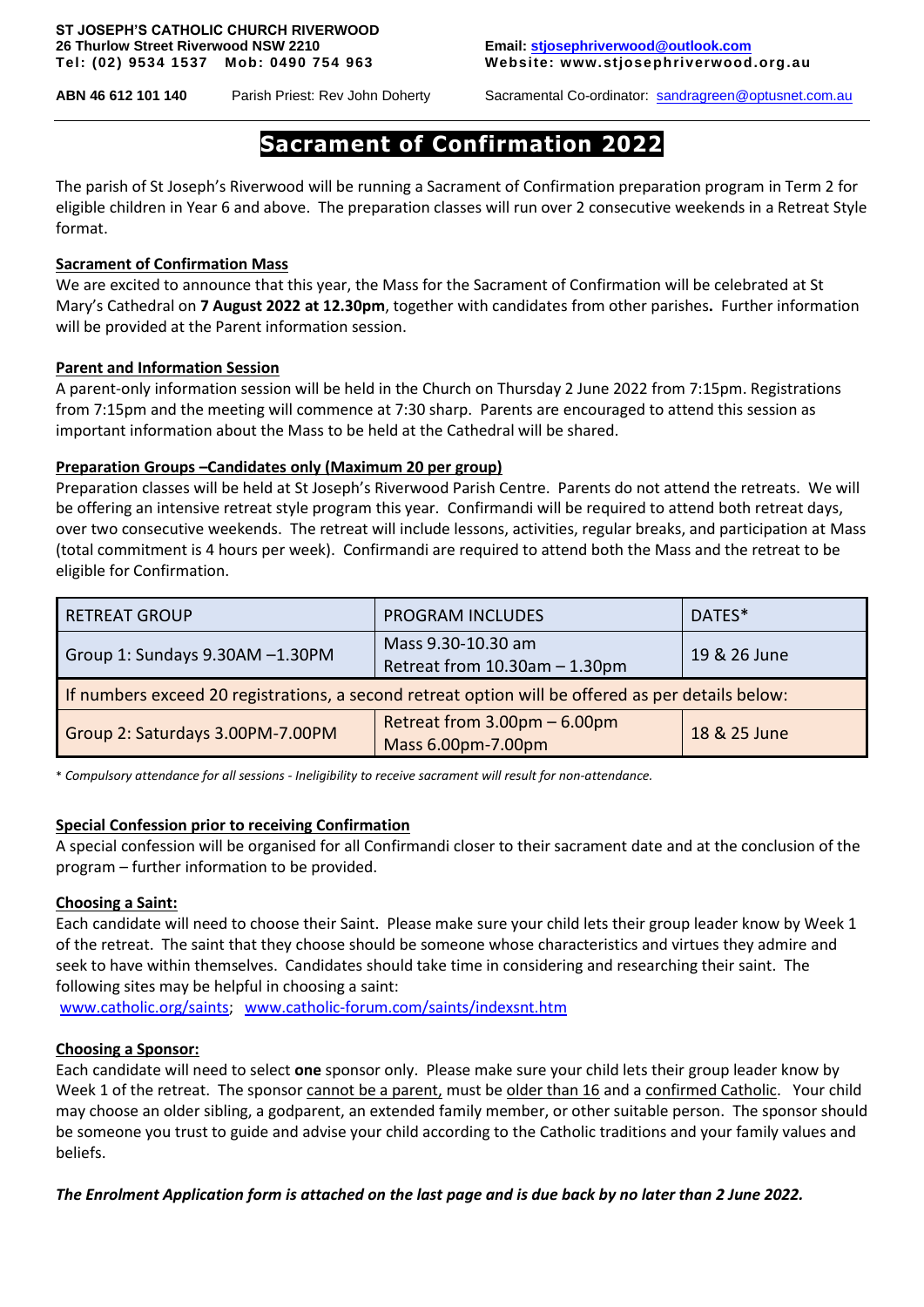**Tel: (02) 9534 1537 Mob: 0490 754 963 Website: www.stjosephriverwood.org.au**

**ABN 46 612 101 140** Parish Priest: Rev John Doherty Sacramental Co-ordinator: [sandragreen@optusnet.com.au](mailto:sandragreen@optusnet.com.au)

# **PAYMENT OF APPLICATION FEE SACRAMENT OF CONFIRMATION 2022**

To pay your \$25 application fee, you have two options:

- 1) Use the BPoint facility on the Parish website under the "Support Us" tab on the homepage
- 2) If you do not wish to make an internet or online payment, you may make the payment in person on the parent information evening or by contacting the office by phone 0490 754 963 or by email at stjosephriverwood@outlook.com

## **Please follow the links and select the Biller Code**

| <u>.</u>                                  |          |                 |                      |          |              |      |              |                               |
|-------------------------------------------|----------|-----------------|----------------------|----------|--------------|------|--------------|-------------------------------|
| Make a Donation - St Joseph's Ri X BPOINT | $\times$ | $+$             |                      | $-22222$ | $\checkmark$ |      |              | $\overline{\phantom{1}}$<br>□ |
| bpoint.com.au/pay/RIVERWOODPARISH         |          |                 |                      |          |              | Ξſ   | п            |                               |
|                                           |          | NT <sup>*</sup> |                      |          |              |      |              |                               |
|                                           |          |                 |                      |          |              |      |              |                               |
| 1640432 - Sacramental Programs            |          |                 |                      |          |              |      | $\checkmark$ |                               |
|                                           |          |                 |                      |          |              |      |              |                               |
| Insert your child's name here             |          |                 |                      |          |              |      |              |                               |
|                                           |          |                 |                      |          |              |      |              |                               |
|                                           |          |                 |                      |          |              |      |              |                               |
|                                           |          |                 |                      |          |              |      |              |                               |
|                                           |          |                 |                      |          |              |      |              |                               |
|                                           |          |                 |                      |          |              |      |              |                               |
|                                           |          |                 | Receivables Solution |          |              | 12 ☆ |              |                               |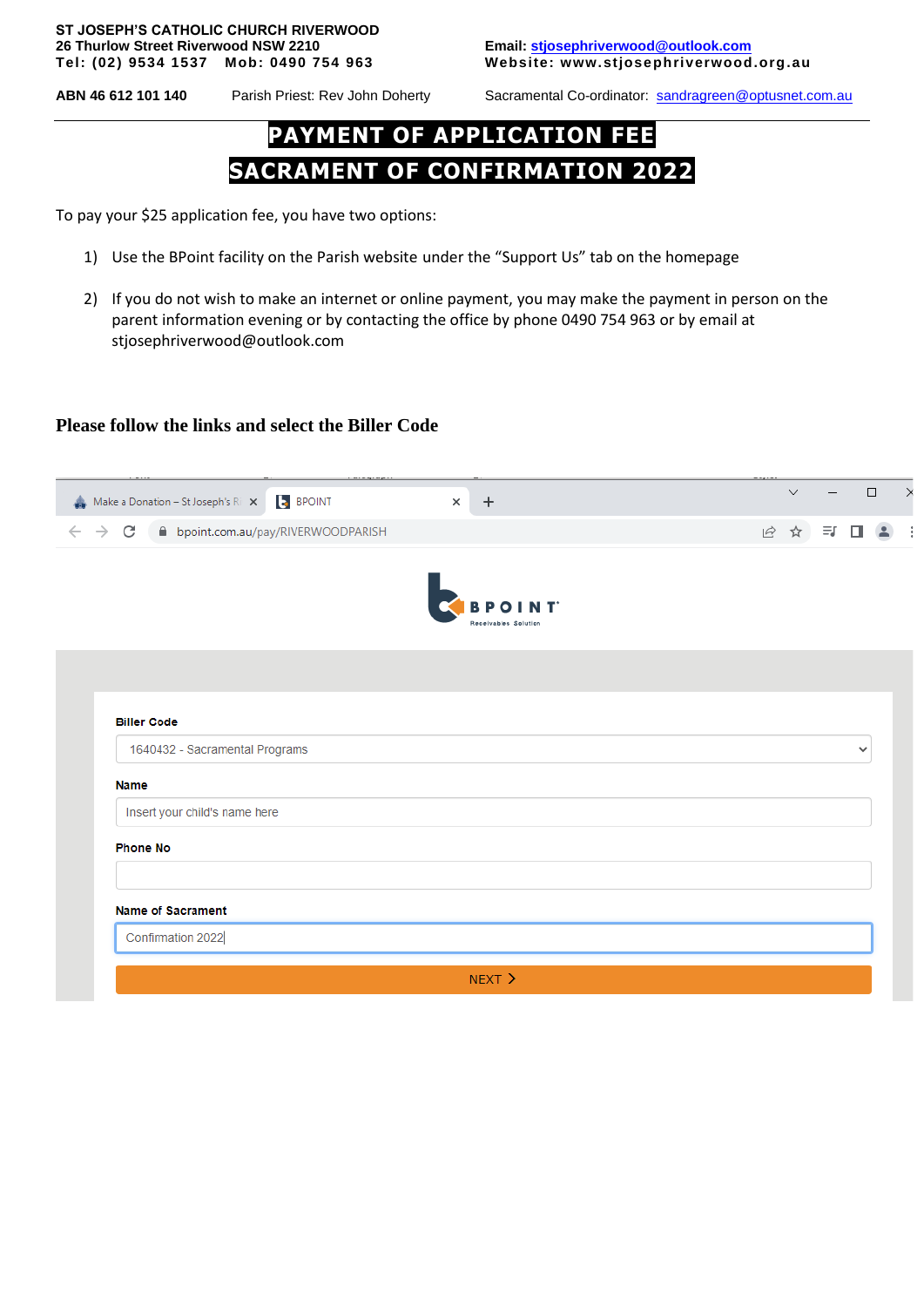# **St Joseph's Catholic Church Riverwood Application Form: Sacrament of Confirmation 2022** *(please print all details)*

**Applications Close:** Thursday 2 June 2022. Please return this form to the Parish or bring it along to the Parent Information Night.

The email address(es) below should be for the primary parent/carer (this is how you will be contacted during the program). If both parents wish to be informed, please provide email addresses and phone numbers for each.

| Name of Candidate:                                                                           | Date of<br>Birth:        |  |                               |                                               |  |
|----------------------------------------------------------------------------------------------|--------------------------|--|-------------------------------|-----------------------------------------------|--|
| School/ Class:                                                                               |                          |  |                               |                                               |  |
| Address:<br>Primary Contact's<br>Email address(es):<br>Primary Contact's<br>phone number(s): |                          |  |                               |                                               |  |
| Parish regularly attended<br>(please tick or add parish:                                     | St Joseph's<br>Riverwood |  | Other (Parish Name):          | My child does<br>not attend Mass<br>regularly |  |
|                                                                                              |                          |  |                               |                                               |  |
| Child's Date of Baptism:                                                                     |                          |  |                               |                                               |  |
| Parish where Baptism received:                                                               |                          |  |                               |                                               |  |
| Year of First Confession Program:                                                            |                          |  |                               |                                               |  |
| Parish of First Confession Program:                                                          |                          |  |                               |                                               |  |
| Child's Date of First Holy Communion:                                                        |                          |  |                               |                                               |  |
| Parish where First Communion received:                                                       |                          |  |                               |                                               |  |
| Chosen Confirmation<br>Name (Saint's Name):                                                  |                          |  |                               |                                               |  |
| Name of Sponsor:                                                                             |                          |  | Relationship<br>to candidate: |                                               |  |
| Father's Name/Religion:                                                                      |                          |  |                               |                                               |  |
| Mother's Name/Religion:                                                                      |                          |  |                               |                                               |  |

# *PLEASE TURN OVER TO COMPLETE ENROLMENT*